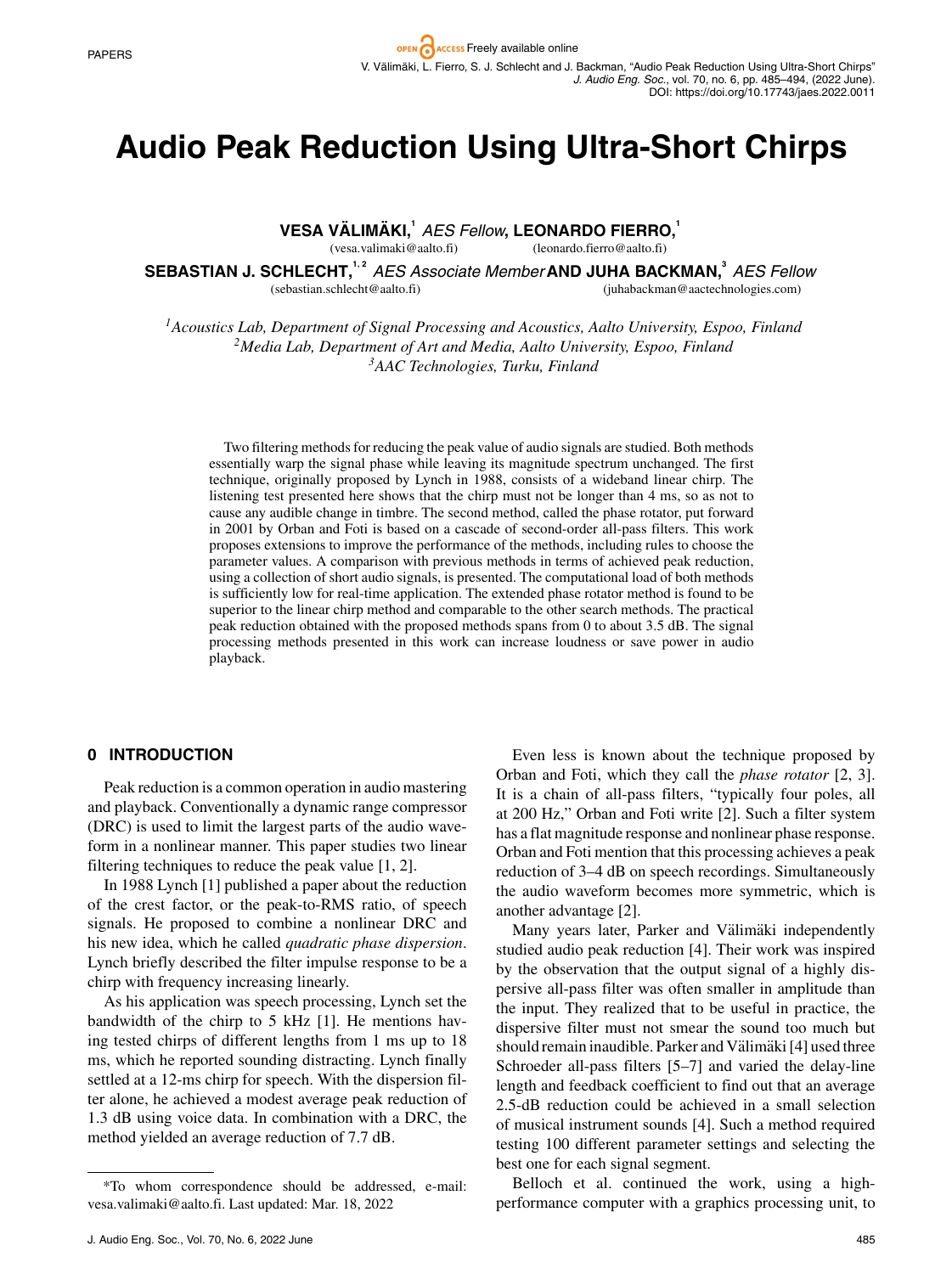explore millions of parameter combinations [8]. The reduction was slightly improved, but the method remains impractical for real-time playback because of the huge burden of the parameter search. The method may have practical value for offline processing of signals, however, for example, for those stored as warning or gaming sounds.

The topic of this paper, audio peak reduction, is a close relative of other phase processing techniques leading to inaudible or nearly inaudible results, such as group-delay equalization [9–11], decorrelation [12–15], and signalprocessing techniques used for upmixing [16]. Chirps or sweeps similar to the ones discussed in this paper are used in measurements [17–20], the short ones especially in the estimation of the properties of time-varying systems [21, 22].

This paper explores the Lynch and Orban–Foti techniques for audio peak reduction. The authors suggest a parameter choice for each method so as to obtain the best reduction for each frame, which may be a short segment of the audio waveform containing a local peak. Parameters are restricted so that their impulse response does not lead to excessive smearing, which could be heard as a chirp, or be reminiscent of the spectral-delay effect [23]. Such restricted chirpy impulse responses are called *ultra-short* to emphasize the fact that they do not sound like a sweep but rather like a click. This also helps reduce the search space of the best parameters for each signal.

This paper is organized as follows. SEC. 1 proposes an enhanced linear chirp method and reports on a listening test to find out the perceptual limits of the chirpiness. SEC. 2 introduces improvements to the phase rotator method. In SEC. 3, the proposed methods are compared with each other and other methods and are evaluated using a database of test sounds. SEC. 4 concludes the paper.

#### **1 LINEAR CHIRP**

This section analyzes the chirp method introduced by Lynch [1] and proposes an enhanced method that is suitable for high-fidelity audio sampled at  $f_s = 44.1$  kHz.

#### **1.1 Analysis of the Lynch Chirp**

Lynch [1] originally defined the linear upward chirp with a quadratic phase as

$$
h_{\text{Lynch}}(n) = g \sin\left(\frac{\pi W}{T f_s^2} n^2\right), \text{ for } n = 0, 1, ..., L - 1,
$$
\n(1)

where  $n$  is the sample index,  $g$  is the gain factor,  $W$  is the signal bandwidth in hertz, *T* is the chirp duration in seconds, and  $L = \lfloor Tf_s \rfloor$  is the upward chirp length in samples, where  $\lceil \cdot \rceil$  is the ceiling, or the largest integer, function. Fig. 1 shows the waveform of the chirp with parameters  $W = 20$ kHz and  $T = 12$  ms. The chirp has been scaled to have unit energy by setting  $g = 0.0621$ . The peak waveform value in Fig. 1(a) is surprisingly small ( $\simeq$  0.06), which gives hope that the convolution of this sequence with an audio signal can lead to a notable peak reduction.



Fig. 1. (a) Waveform and (b) magnitude spectrum of a 12-ms linear chirp from 0 to 20 kHz.

However Fig. 1(b) reveals that the spectrum of the chirp contains some ripple and has irregularities at each end of the audio frequency range: frequencies below 1 kHz are attenuated by almost 3 dB, and there is a 2-dB bump at 19 kHz. The ripple in the frequency domain is the Gibbs phenomenon, which is caused by the abrupt beginning and ending of the signal in the time domain [24]. Using the chirp of Fig. 1(a) as a filter for an audio signal would cause the same changes to its spectrum. The low-frequency attenuation is particularly significant, because it drastically affects the sound quality. Next, modifications to the design, which improve the chirp's performance in the frequency domain, are proposed. A finite-length chirp with a completely flat spectrum cannot be synthesized. However avoiding discontinuities in the frequency response can flatten the spectrum [17, 19].

#### **1.2 Whitened Linear Chirp**

The chirp must be created carefully to avoid oscillations in its spectrum. The bump at high frequencies can be corrected by tapering the spectrum smoothly toward the Nyquist limit. Here the suggestion is to first create a fullband linear chirp going from 0 Hz up to the Nyquist limit, i.e.,  $W = f_s/2$ :

$$
h(n) = g \sin\left(\frac{\pi}{2Tf_s}n^2\right), \quad \text{for } n = 0, 1, ..., L - 1. \quad (2)
$$

The wideband chirp  $h(n)$  is post-processed in the frequency domain, but its length is not increased much in the time domain. The chirp spectrum *H*(*f*) is computed with the discrete Fourier transform (DFT), which should be longer than the chirp length. Zero padding can be applied to extend the sequence to the desired length. Thereafter the response's ripply magnitude spectrum is replaced with a smooth model spectrum *C*(*f*):

$$
|H(f)|e^{j\angle H(f)} \to C(f) e^{j\angle H(f)}, \tag{3}
$$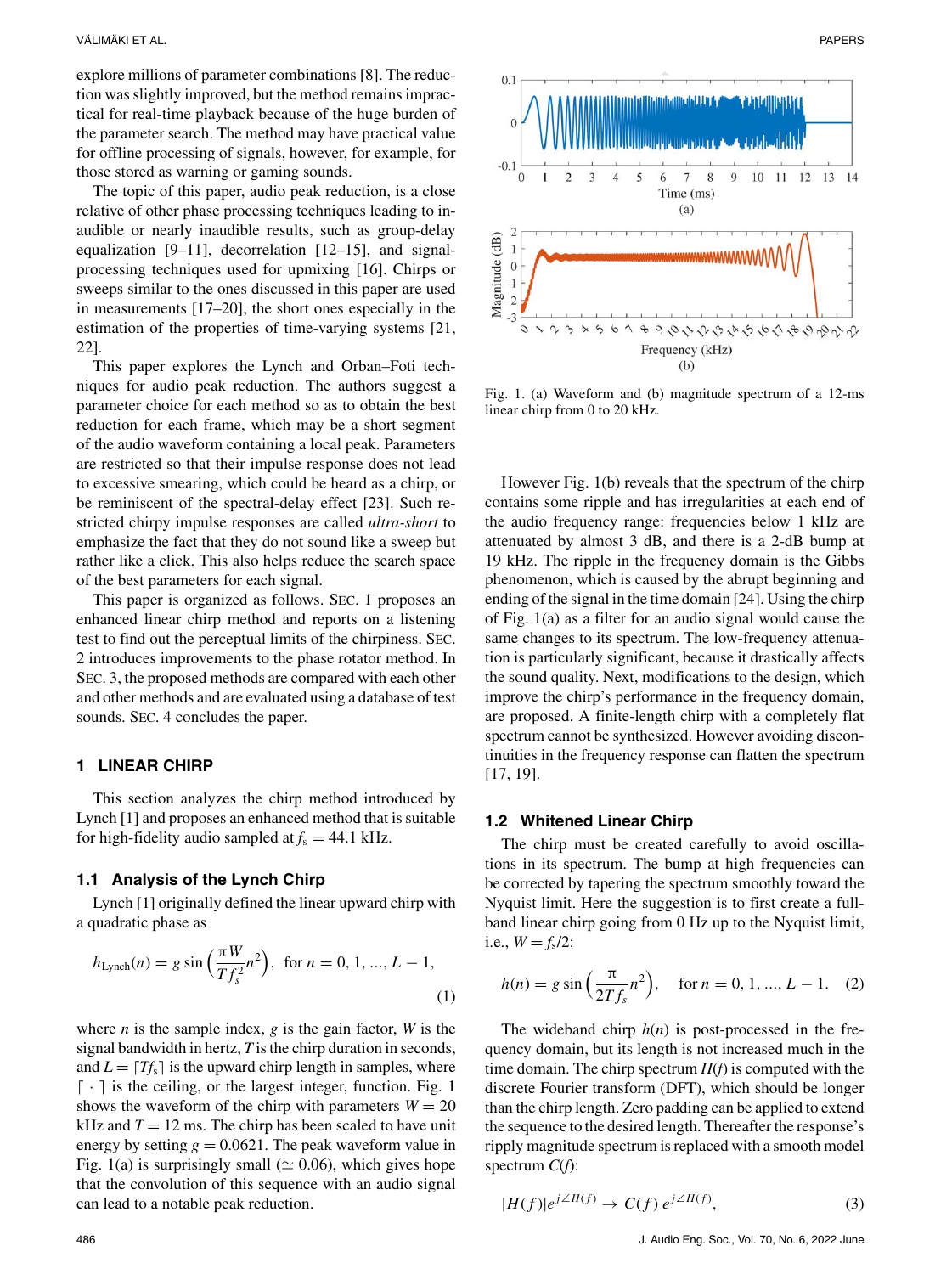

Fig. 2. (a) Waveform and (b) magnitude spectrum of a whitened 12-ms chirp, cf. Fig. 1.

where  $|H(f)|$  and  $\angle H(f)$  are the magnitude and phase spectra of  $h(n)$  and  $f$  is the frequency. The model  $C(f)$  is unitary between 0 Hz and 20 kHz, and it is attenuated from 1 to 0 above that range using the first quarter of a cosine function. In practice, the model spectrum is combined with the original phase response at both positive and negative frequencies.

Finally the time-domain version of the whitened chirp is obtained with the help of the inverse DFT (IDFT). The flattening process slightly increases the length of the signal, but the enhanced chirp  $h_{\text{flat}}(n)$  is obtained by cropping  $L$ + 0.05*L* samples of the IDFT result, i.e., allowing a 5% increase in chirp length at the high-frequency end. This way, the spectral ripple is reduced, and the chirp still remains short.

Fig. 2 shows the waveform and magnitude spectrum of the chirp  $h_{\text{flat}}(n)$  whitened using 1,024-point DFT and IDFT processing. The waveform in Fig. 2(a) has been slightly modified in comparison to Fig. 1(a), but above all, the spectral ripple has been attenuated in Fig. 2(b), now restricted within −0.6 and 0.5 dB. In comparison, the linear chirp proposed in [19] of the same length has spectral ripples of 2–3 dB. Shorter chirps down to 1 ms have also been tested, and the ripple always remains within  $\pm 0.6$  dB, which is considered inaudible and, thus, sufficiently small for hi-fi audio. Even shorter chirps can be used, down to 0.4 ms, provided that an increase in chirp length to 1 ms at the high-frequency end is ensured. Below such a value, the whitening process is unable to counter the ripple effect. At the beginning, or the low-frequency end, of the chirp, extending the length is unnecessary. The DFT/IDFT processing also affects the start of the waveform, however, which can be seen by comparing Fig. 1(a) with Fig. 2(a).

#### **1.3 Peak Reduction Using the Linear Chirp Filter**

The samples of the whitened chirp can be used as a finite impulse response (FIR) filter:

$$
y(n) = h_{\text{flat}}(n) * x(n),\tag{4}
$$



Fig. 3. Example of applying (a) a 3.4-ms downward chirp to filter (b) a mallet sample, which leads to (c) reduction of the signal's peak value. Note the different time scale in (a).

where  $x(n)$  and  $y(n)$  are the original and processed signal frames, respectively, and the asterisk (\*) refers to the convolution operation. The corresponding FIR filter is fairly long, e.g., 529 coefficients when  $T = 12$  ms, as in Fig. 2(a). Many experiments with whitened chirps of various lengths were conducted in this study, using both the upward chirp, as the original one proposed by Lynch, and downward chirp, which is obtained by reversing the sequence in time.

Fig. 3 shows a processing example using a downward chirp with a nominal length of 3.4 ms (150 samples, including the 5% extra) to process a mallet percussion instrument sample. The downward chirp has a discontinuity at the end at about 3.6 ms in Fig. 3(a) but is harmless and is only there to flatten the magnitude response of the chirp at the low end. Fig. 3(c) shows that, as a consequence of the convolution with the linear chirp, the peak value of the signal is reduced from 1.0 to 0.83, which corresponds to 1.6 dB. At the same time, the signal waveform has become more symmetric: before filtering, in Fig. 3(b), the minimum and maximum sample values are 1.0 and −0.89, corresponding to a peak-to-peak ratio of 1.12, whereas after filtering, in Fig. 3(c), they are  $-0.83$  and 0.81, and the peak-to-peak ratio is equal to 1.02.

Furthermore the linear chirp causes a few milliseconds of effective delay to the signal, which can be observed by comparing the onset times in Figs. 3(b) and 3(c). For reference, the group-delay estimate of the downward chirp used in this example is presented in Fig. 4(a), which shows that the lowest frequencies undergo the largest delay of about 3.4 ms. On the other hand, the high-frequency range around 20 kHz has the smallest group delay, smaller than about 0.5 ms. In other words, the chirp starts from high frequencies and proceeds approximately linearly downward toward 0 Hz. For comparison, Fig. 4(b) presents the corresponding upward chirp, as originally proposed by Lynch [1].

Recent work on the audibility of group delay showed that the human ear is sensitive to mid and high-frequency varia-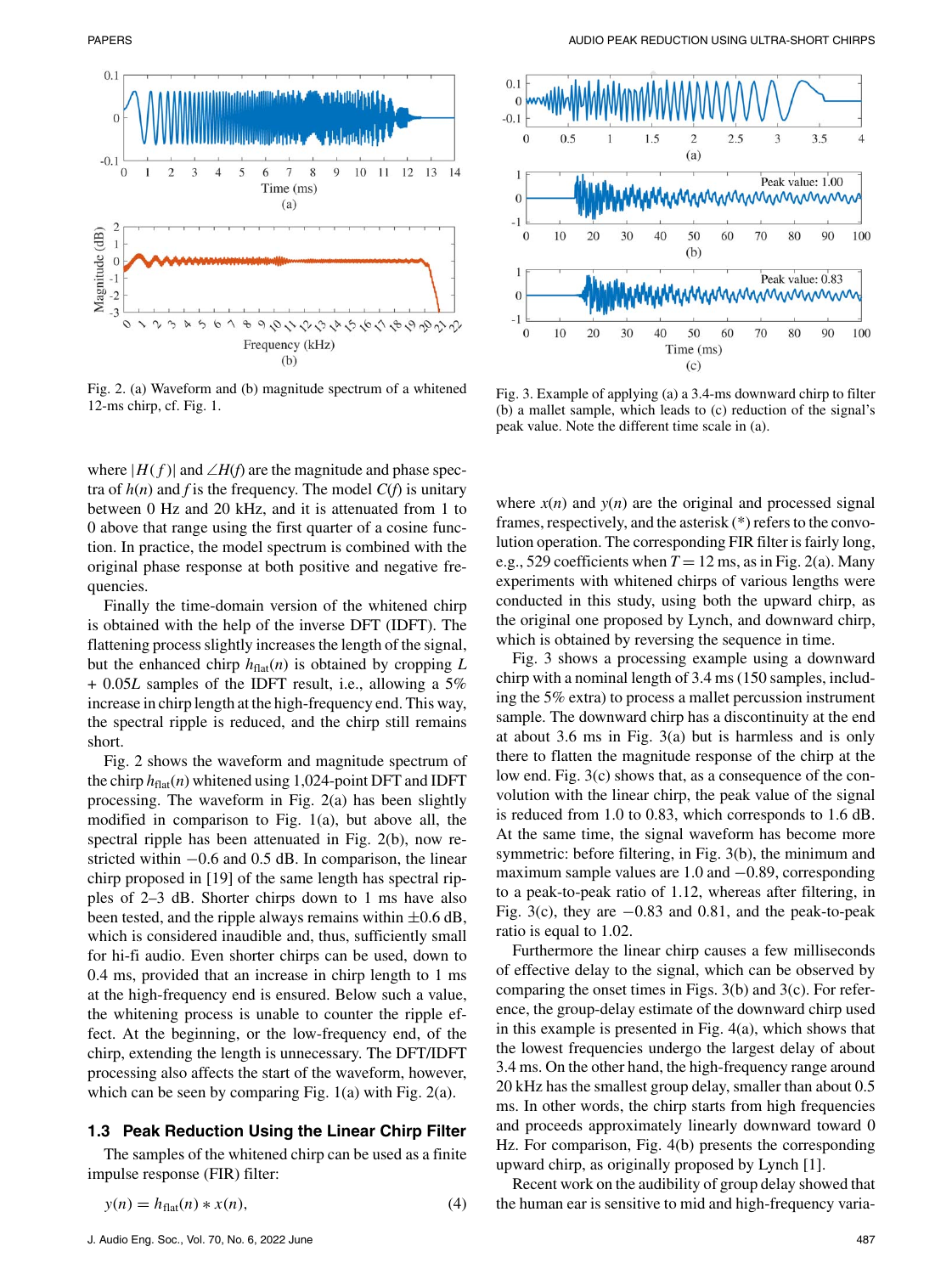

Fig. 4. Group delay of the whitened 3.4-ms (a) downward and (b) upward chirp. The waveform of the downward chirp is shown in Fig. 3(a).

Table 1. Audio items used in the listening test.

| Name      | Description                                  |
|-----------|----------------------------------------------|
| UnitImp   | A sequence of three synthetic unit impulses. |
| PinkImp   | A sequence of three pink impulses [11].      |
| SynthHH   | A sequence of three synthetic hi-hats [11].  |
| Castanets | A sequence of recorded castanets.            |

tions, while tolerating more phase processing in the low frequencies [11]. This suggests that the downward chirp [see an example in Fig. 4(a)] is a stronger candidate for practical implementation than its time-reversed counterpart, the upward chirp, which is exemplified in Fig. 4(b). Practical limits of the chirp length are studied next.

#### **1.4 Listening Test**

This section presents the design and results of a listening test to determine the perceptual limits for ultra-short chirps. The goal is to define the maximum nominal length for the linear chirp before the dispersion becomes audible and reduces the sound quality, i.e., find the longest linear chirp that does not introduce a chirp-like effect in audio signals.

A formal blind listening test was conducted on a selection of 16 experienced listeners. All participants had previous experience with listening tests and reported no hearing impairments or relevant medical conditions. The test software was run on webMUSHRA [25] over a computer running MacOS 10.14.6 using a single pair of Sennheiser HD 650 headphones, inside a soundproof listening booth at the Aalto Acoustics Lab, Espoo, Finland. A set of four short audio samples (1–3 s long, sample rate 44.1 kHz) was selected, inspired by the test reported by Liski et al. [11], which also studied the audibility of phase processing. The test samples are summarized in Table 1.

In each trial, test subjects were presented with one of the audio excerpts as a reference, and they were asked to rate six stimuli on a scale from 0 to 100 with respect to the similarity to the reference sound and the amount of perceived *chirpiness*, which was described to the participants as the audible effect of dispersion in time. Stimuli consisted of the hidden reference and its five different versions filtered with either downward or upward chirps of lengths  $T = 2$ , 4, 8, 12, or 20 ms, the last of which was considered the low anchor because of the strong audibility of its chirp effect.

The participants were allowed a short training phase before starting the actual test to familiarize themselves with the given concept of chirpiness, get acquainted with the interface, and adjust the loudness to a comfortable level. The scores given during the training phase were not included in the data analysis. During the actual test, participants were presented with a trial with downward chirps and a trial with upward chirps per audio excerpt, each repeated twice for reliability, for a total of 16 trials and 48 different audio stimuli. The processed audio excerpts are available on the companion webpage [26].

Mean opinion scores (MOS) were computed from the subjective ratings to estimate the audibility of the chirp effect. Two subjects (12.5% of the participants) were discarded after an initial screening of the data. The criterion was that any subject rating the reference below 4.6 MOS points, i.e. 90/100, for more than 10% of the trials is disqualified. For 16 trials, in practice, anyone who rated the reference below 90 points more than once was considered unreliable and was discarded.

Box plots of data distribution are displayed in Figs. 5(a) and 5(b), respectively, for the downward and upward chirps. Samples filtered with 2-ms–long chirps are barely distinguishable from the reference, scoring between 4 (Good) and 5 (Excellent) for all audio excerpts. A nominal length of 4 ms makes the chirp slightly more audible, achieving the MOS between 3 (Fair) and 4 for the unit impulse and pink impulse but retaining the higher range for hi-hat and castanets. Moreover, 8-ms–long chirps are ranked between 2 (Poor) and 3. Longer chirps (12 and 20 ms) are largely audible, scoring constantly between 1 (Bad) and 2.

Results show that the audibility of the chirp effect is higher for impulsive sounds, whereas the phase dispersion is partially masked for noisy or reverberant transients, such as the synthetic hi-hat and castanet sounds. This can be taken into account by adjusting the maximum chirp length according to the input audio frame.

The proposed design for the peak-reducing phase dispersion involves both downward and upward chirps with a maximum length of 4 ms to keep them ultra short. The minimum length of the chirps is set to 0.4 ms to guarantee that the magnitude response ripple effect does not exceed the  $\pm 1$ -dB range. A shorter linear chirp is also ineffective in reducing the waveform peak value.

# **2 PHASE ROTATOR**

The phase rotator algorithm briefly mentioned by Orban and Foti [2, 3] is examined next. In this work, an extension that improves the performance of the original method is proposed.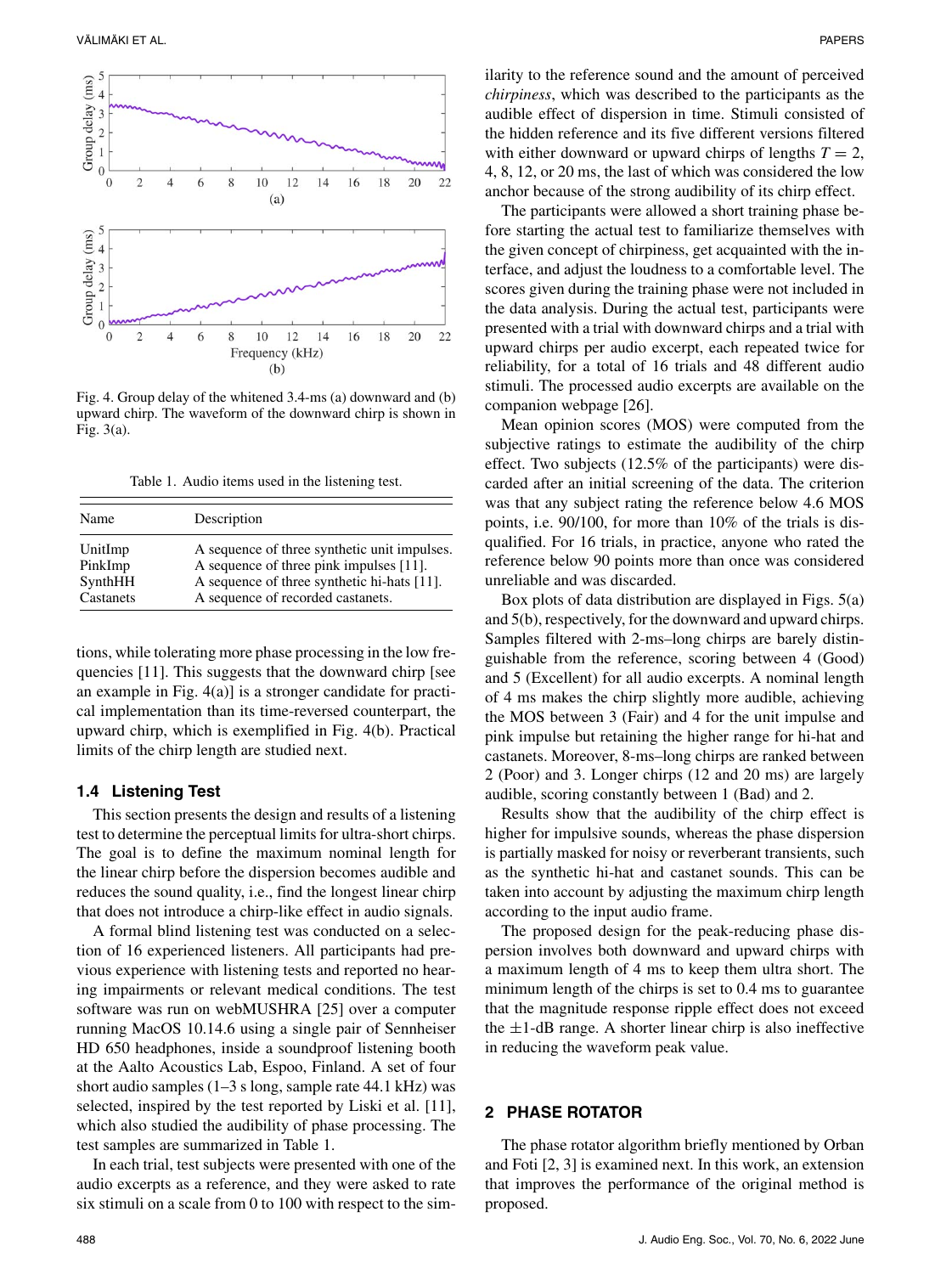







Fig. 5. Mean opinion scores and confidence intervals for (a) downward and (b) upward chirps from the listening test.



Fig. 6. Phase rotator consists of four cascaded all-pass filters.

## **2.1 Original Phase Rotator**

When Orban and Foti mention a "chain of allpass filters" and "four poles," they refer to four cascaded second-order all-pass filters. The digital second-order all-pass filter has the following transfer function:

$$
A(z) = \frac{r^2 - 2r \cos(\omega_c)z^{-1} + z^{-2}}{1 - 2r \cos(\omega_c)z^{-1} + r^2 z^{-2}},
$$
 (5)

where  $0 \le r < 1$  is the pole radius and  $\omega_c = 2\pi f_c/f_s$  is the pole frequency in radians. To implement a phase rotator, four such filters are cascaded, as shown in Fig. 6, yielding the following transfer function:

$$
H_{\text{phr}}(z) = \left[ (A(z))^4 \right]. \tag{6}
$$

A synthetic hi-hat signal is filtered with the phase rotator as an example of its usage. Orban and Foti do not reveal the pole radius, so a suitable value was obtained with a manual search. The pole radius of  $r = 0.8$ , which yielded a good result in this case, is used in Fig. 7. It reduces the peak value of the signal by 1.3 dB. In addition to the reduced peak value, a more symmetric waveform is obtained, since the



Fig. 7. (a) Phase rotator impulse response  $(f_c = 200 \text{ Hz}; r = 0.80)$ , (b) a hi-hat sample, and (c) the filtered hi-hat sample having a reduced peak value.

minimum and maximum sample values,  $-0.86$  and 0.85, respectively, are almost equal after the filtering (peak-topeak ratio 1.01). The delay caused by the phase rotator to the overall waveform is negligible.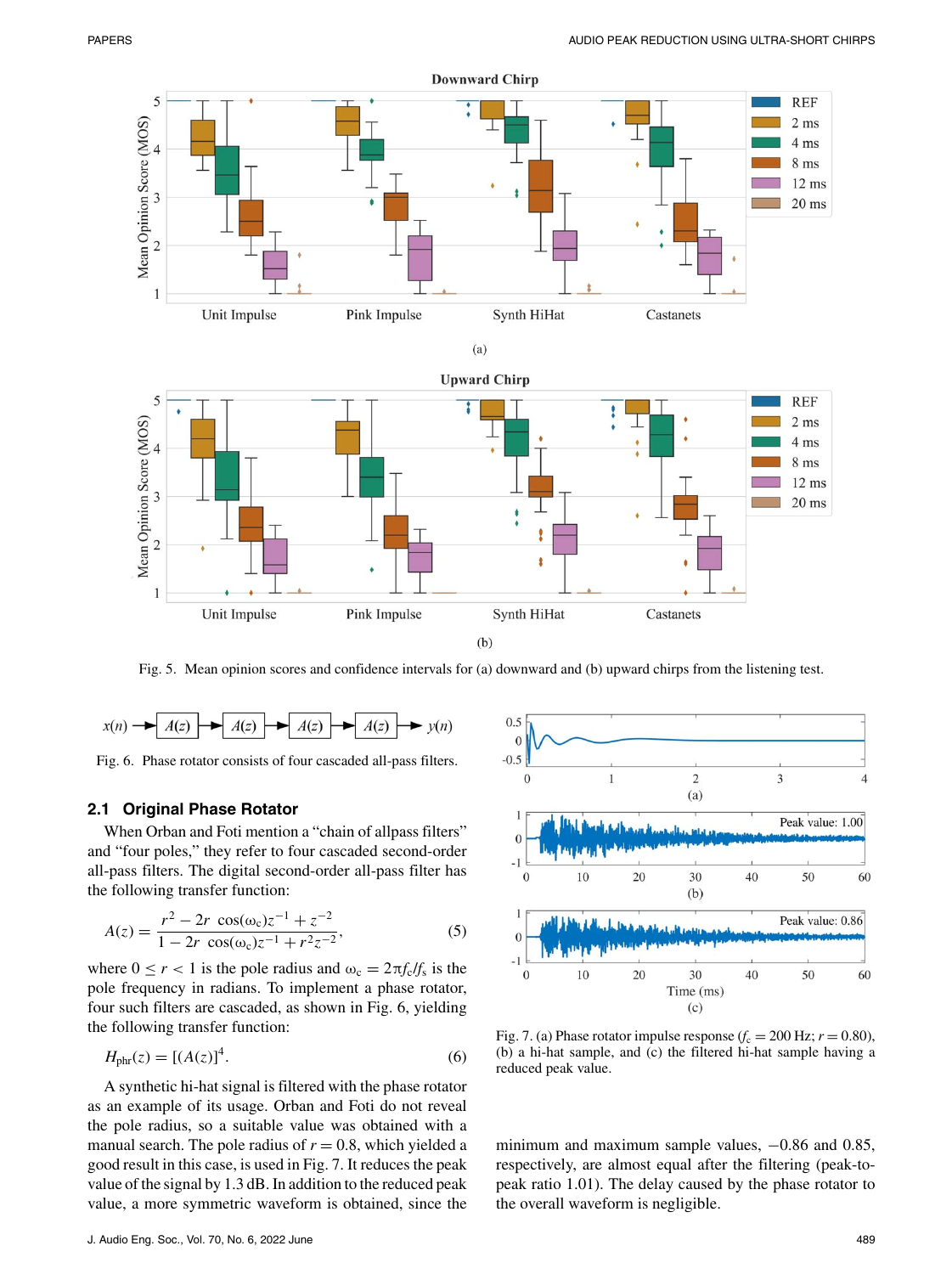

Fig. 8. Group delay of the phase rotator  $(f_c = 200 \text{ Hz}; r = 0.80)$ , whose impulse response is shown in Fig. 7(a).



Fig. 9. (a) Extended phase rotator impulse response  $(f_c = 40 \text{ Hz})$ ;  $r = 0.98$ ) and (b) the unprocessed and (c) processed bass drum sample.

Fig. 8, which shows the group delay corresponding to the impulse response of Fig. 7(a), reveals that the phase rotator also produces a short chirp as its impulse response. The delay of this phase rotator is about 1.6 ms near 0 Hz and decreases toward higher frequencies. This means that it is a downward chirp: the high frequencies appear first in the impulse response, and the low frequencies follow, as can also be interpreted from Fig.  $7(a)$ , where fast oscillations appear in the beginning (at 0 ms and immediately after that) but the response's tail is a wave that slows down with time.

#### **2.2 Extended Phase Rotation Algorithm**

Changing the phase rotator parameters  $\omega_c$  and *r* was seen to yield a remarkable effect on the reduction performance. Nevertheless it was decided that all four all-pass filters should have the same parameters because otherwise the search space would get expanded in a way similar to Parker and Välimäki's earlier work [4].

Fig. 9 shows an example of processing a bass drum sample when the pole frequency is 40 Hz and pole radius is 0.98, which reduces the peak sample value to 0.67, which is 3.4 dB lower than the original 1.0. For comparison, the all-pass filter parameters used in Fig. 7 do not help reduce the peak value of the bass drum signal but instead increase its maximum value by 0.83 dB. This also shows that a



Fig. 10. Peak-reduction heatmap of the extended phase rotator for the (a) bass drum, (b) hi-hat, (c) mallet, and (d) snare drum test signals. The diamond indicates the point of best reduction for each signal.

phase rotator with fixed parameters cannot be optimal for all signals.

Fig. 10 shows the performance analysis of the extended phase rotator method over four test signals for the selected search space. The same sound files, all short percussion instrument sounds, have been used previously in the study by Parker and Välimäki [4]: the bass drum (BD), hi-hat cymbal, mallet percussive instrument, and snare drum. Two recurrent patterns are observed in Fig. 10. Either the peak reduction is mainly or solely dependent on the pole radius, hence forming "stripes" in the heatmaps, as in Figs. 10(b) and 10(c), or the optimal reduction concentrates in a lowfrequency region near the unit circle, as seen in Fig. 10(a). A mix of the two patterns is observed in Fig. 10(d).

Based on extensive tests with such audio signals, it was decided to allow the pole frequency of the phase rotator to vary between 40 and 200 Hz. On the other hand, the pole radius can be effective in the range from about 0.6 to 0.98. If the poles of the all-pass filters are set closer to 1.0, the phase rotator produces a disturbing change in the signal timbre. As long as the pole radius of the extended phase rotator is kept smaller than about 0.98, its impulse response is an ultra-short chirp, which does not cause a clearly audible chirp-like effect. With the pole radius smaller than 0.6, the effect is diminutive and thus not worth exploring.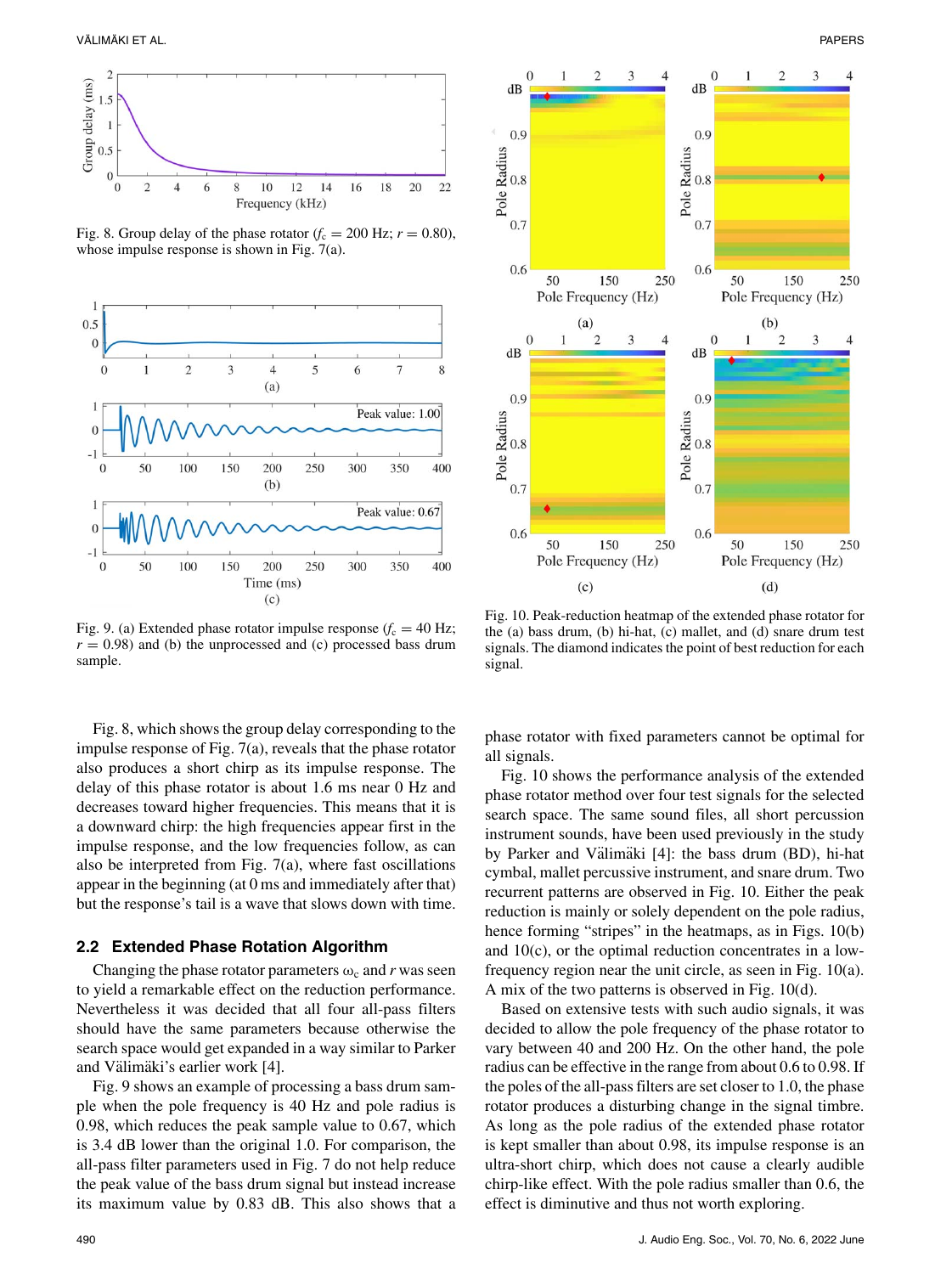

Fig. 11. Search space in the *Z* plane for the extended phase rotator. Each cross represents one pole location, and there are 200 of them in total.

Table 2. Best parameter values for the extended phase rotator method, cf. Fig.  $10$ .  $BD =$  bass drum.

| Sound     | Pole radius | Pole frequency (Hz) |  |  |
|-----------|-------------|---------------------|--|--|
| <b>BD</b> | 0.98        | 40                  |  |  |
| HiHat     | 0.80        | 200                 |  |  |
| Mallet    | 0.65        | 160                 |  |  |
| Snare     | 0.98        | 40                  |  |  |

Fig. 11 illustrates the proposed search space for the extended phase rotator that contains five different frequencies and 40 pole radii sampled uniformly between the extreme values. This leads to a search space of 200 parameter sets, which also samples the useful parameters quite densely. Testing this many options per signal frame or transient is reasonable. Additionally a bypass mode must still be implemented, implying no processing, for signals that cannot be reduced, as suggested in earlier works [1, 4].

Fig. 10 proves that including the entire parameter search space is useful, since the optimum parameter value pair (marked by a red diamond for each map) is located at a different point for different test sounds. Table 2 lists the parameter values yielding the largest peak reduction for each test sound according to Fig. 10.

## **3 EVALUATION**

In this section, a comparison of the proposed method improvements with state-of-the-art techniques [4, 8] is conducted using five test sounds used in previous studies and over a dataset of transient sounds.

# **3.1 Previous Test Sounds**

The peak reduction results obtained for five test samples used in previous studies are shown in Table 3. Although not achieving the same performances of the method by Belloch et al. [8], which remains superior for four out of five samples, the improved phase rotator is partially successful because it is always comparable or superior to the method by Parker and Välimäki [4] and achieves the best reduction for the BD excerpt.

Table 3. Comparison of peak reduction capability (in decibels) of four methods on five test signals that have been used in earlier studies [4, 8]. The best reduction for each instrument is shown in bold.  $BD =$  bass drum.

| Method               | ВD      | Snare | HiHat | Piano | Mallet |
|----------------------|---------|-------|-------|-------|--------|
| Parker [4]           | 0.5     | 2.3   | 1.4   | 1.3   | 1.2    |
| Belloch [8]          | 2.6     | 3.2   | 2.5   | 2.3   | 2.7    |
| Linear Chirp         | $0.2\,$ | 2.0   | 1.3   | 0.5   | 1.4    |
| <b>Phase Rotator</b> | 3.5     | 27    | 13    | 1.6   | 1.3    |



Fig. 12. Peak reduction histogram for the whitened chirp and extended phase rotator methods over the selected database. Values have been rounded to the nearest half-integer.

The whitened chirp method slightly surpasses the phase rotator and Parker–Välimäki methods for the mallet percussion excerpt. It is comparable for the hi-hat cymbal, but it is inferior for the snare drum and fails to achieve a useful reduction for both the BD excerpt and piano sound (see Table 3). All sounds are accessible on the companion website for this paper [26].

# **3.2 Dataset of Over 100 Sounds**

Peak reduction performance for the linear chirp and phase rotator was further tested on a database of 105 different transient samples comprising drums, knocks, speech excerpts, shots, and other impulsive sounds that were compiled for this project. The database also contains precompressed audio and sounds presenting a small crest factor, which are typically hard to reduce.

The results of the evaluation using this dataset are summarized in Fig. 12. The extended phase rotator achieves at least 1 dB of reduction for 43% of the samples and at least 3 dB for more than 10% of them. A 3-dB reduction corresponds to a 50% reduction in signal power.

The performance of the whitened chirp is modest. Although the method provides a reduction of 2 dB or more in some cases, it achieves at least 1-dB reduction only for a third of the samples under test, as can be seen in Fig. 12.

# **3.3 Implementation Complexity**

A comparison of the implementation complexity for the aforementioned methods is reported in Table 4. Parker's method is quite efficient because it only requires filtering the input signal 100 times with three cascaded all-pass fil-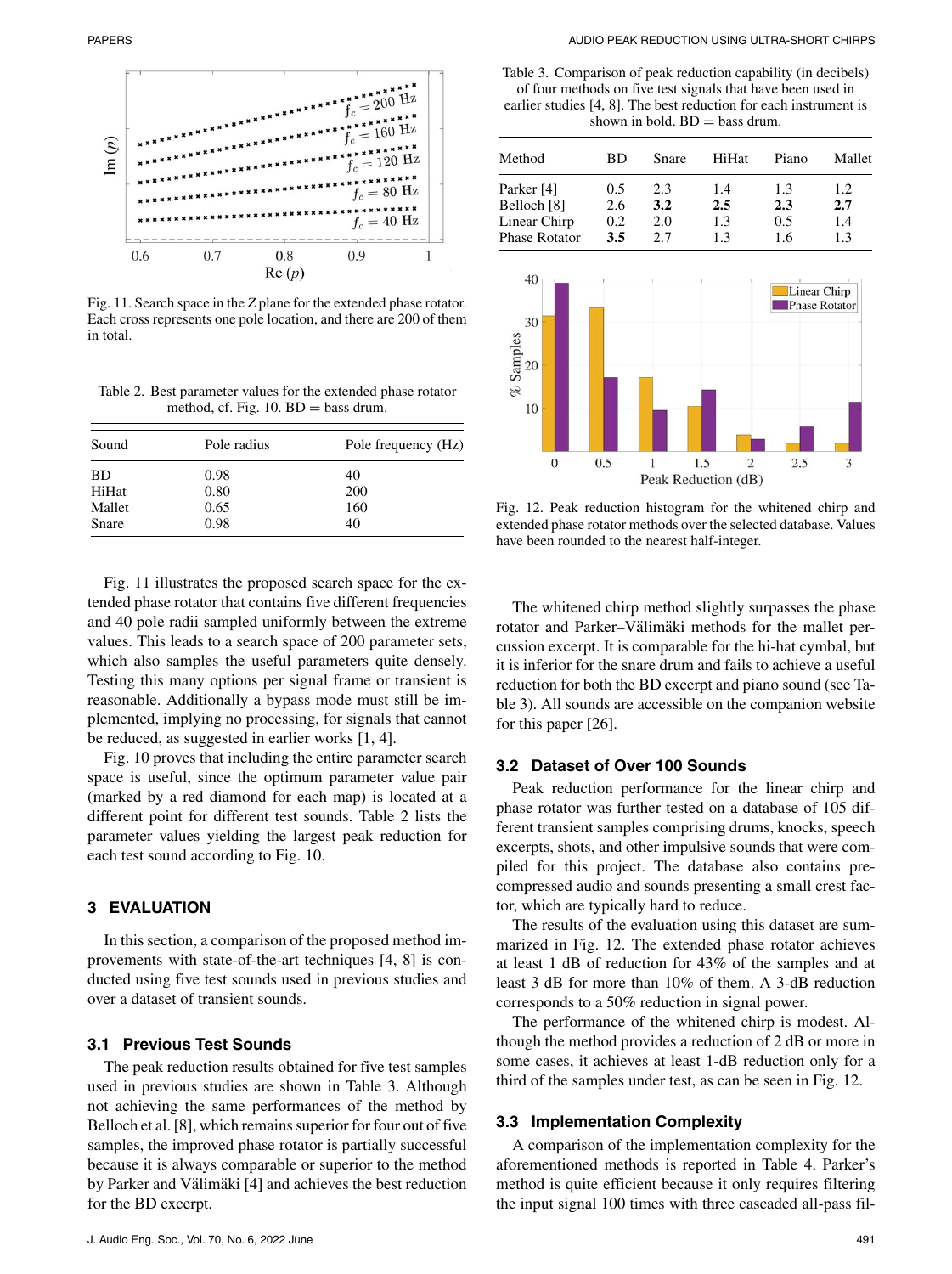Table 4. Comparison of implementation complexity of peak reduction methods. OPS (operations) refers to the number of multiplications and additions.

| Method                 | OPS/sample | Search space   | Usage     |
|------------------------|------------|----------------|-----------|
| Parker [4]             | 12         | Limited to 100 | Real-time |
| Belloch <sup>[8]</sup> | 12.        | $>10^{7}$      | Offline   |
| Linear Chirp           | <379       | 74             | Real-time |
| <b>Phase Rotator</b>   | 32         | 200            | Real-time |

ters [4]. This can be realized in real time. However the 100 parameter options sample its multidimensional parameter space very sparsely, which leads to unsatisfying results. Belloch's method [8] is otherwise the same but samples the parameters space more densely, leading to tens of millions of options. This is clearly impractical, so this approach is suited to offline processing only.

The linear chirp method is implemented with an FIR filter having 190 or less coefficients, which leads to a maximum of 379 operations per sample (the discrete convolution requires one less addition than multiplication). This corresponds to about 30 times more operations per sample than the three cascaded Schroeder all-pass filters used in the Parker and Belloch methods. However its search space is limited to 74 options, which samples the chirp length quite densely. Thus the chirp method is computationally only slightly more intensive than Parker's method, but is still suitable for real-time processing.

The extended phase rotator method requires 32 operations per sample (four multiplications and four additions for each of its four all-pass filters). Its search space contains 200 options and is thus a little more efficient than the chirp method and much more efficient than Belloch's method. The extended phase rotator is sufficiently efficient for real-time use.

In practice, all four methods would process the input signal in segments containing a single transient or another local waveform peak. The signal filtered with the parameters leading to the best reduction would be selected as the output signal. Processing this linearly flattened signal still with a DRC would be natural, since limiting the signal waveform as much as desired is possible. As indicated in previous studies, the linear peak reduction used prior to a DRC can reduce harmonic distortion [1, 4].

#### **4 CONCLUSION**

Two old peak reduction techniques, which have been lost for years and have remained underdeveloped, were studied. This paper first expanded the linear chirp method, originally proposed by Lynch for speech processing in 1988, to wideband audio and reduced its spectral ripple. A formal listening test was conducted, and, based on the results, the chirp length was limited to a maximum of 4 ms to ensure good audio quality. This is much shorter than what Lynch originally proposed. The phase rotator method mentioned by Orban and Foti in their 2001 paper was also extended by investigating its useful parameter space.

The two methods were compared with other known methods. The linear chirp has the smallest search space of all methods because only the chirp length (0.4–4 ms) and direction (up or downward) are varied. However its performance is modest compared with the other methods. Its implementation as a long FIR filter requires more processing power than the other, all-pass filter–based methods. However related sweep methods are very popular in measurements [20], and the ultra-short chirps with a flat spectrum, as described in this work, can find applications in the time-varying system identification, where getting quick snapshots of the system behavior in short time intervals is important [22]. Approximating the linear chirp using allpass filters would be possible without magnitude-response artifacts and with a potential computational advantage [27, 10].

The comparison revealed that the thus-far little-known phase rotator is a surprisingly simple and useful method. It can achieve, in special cases, a better peak-reduction performance than the massive search technique proposed by Belloch et al. [8], which has a search space several magnitudes bigger. Among all tested cases, the phase rotator was never more than 1.4 dB behind Belloch's method. The phase rotator has the potential to become a widely used peak reduction technique in mobile devices having small loudspeakers.

Both peak reduction techniques discussed in this paper can be applied alone or in combination with a nonlinear compressor to reduce the peak value of the waveform. This can lead to increased loudness, when the waveform is scaled up using make-up gain. The peak reduction methods can be useful in mobile audio devices having a limited output power. Future work includes developing a more sophisticated parameter estimation technique to further optimize the phase rotator technique and studying the psychoacoustics of the phase-based peak reduction by itself and in combination with a conventional DRC.

#### **5 ACKNOWLEDGMENT**

The work conducted at Aalto University has been financed in part by AAC Technologies through the Planer project (Aalto University project number 410970). This research is part of the activities of the Nordic Sound and Music Computing Network—NordicSMC (NordForsk project number 86892).

#### **6 REFERENCES**

[1] J. T. Lynch, "Reduction of Peak/rms Ratio of Speech by Amplitude Compression and Quadratic Phase Dispersion," *J. Audio Eng. Soc.*, vol. 36, no. 3, pp. 147–152 (1988 Mar.).

[2] R. Orban and F. Foti, "What Happens to My Recording When It's Played on the Radio?" presented at the *111th Convention of the Audio Engineering Society* (2001 Nov.), paper 5469.

[3] R. Orban, F. Foti, and B. Katz, "Radio Ready: The Truth," in B. Katz, *Mastering Audio—The Art and*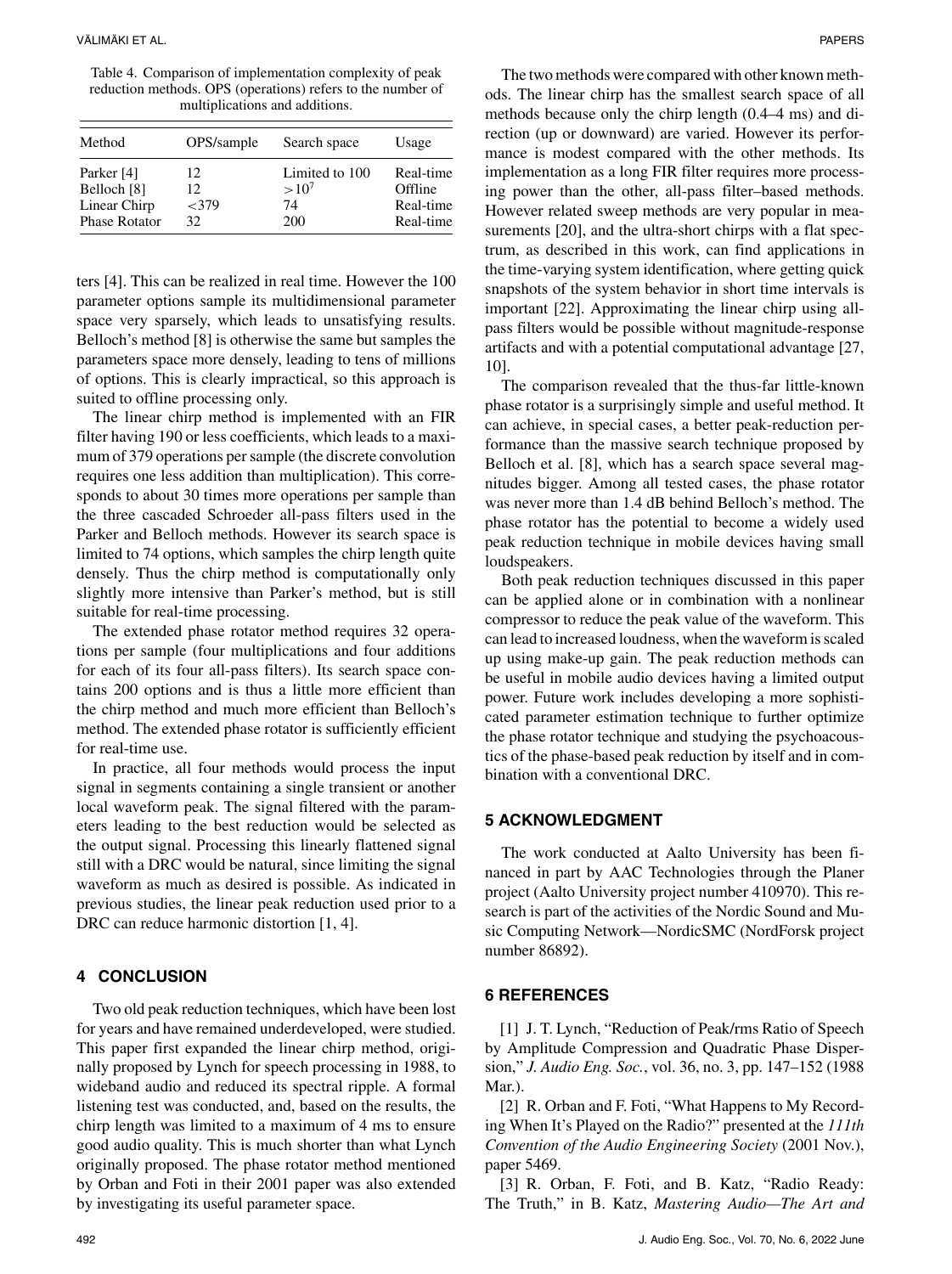*the Science*, pp. 271–278 (Focal Press, Waltham, MA, 2002).

[4] J. Parker and V. Välimäki, "Linear Dynamic Range Reduction of Musical Audio Using an Allpass Filter Chain," *IEEE Signal Process. Lett.*, vol. 20, no. 7, pp. 669–672 (2013 Jul.). [https://doi.org/10.1109/LSP.2013.](https://doi.org/10.1109/LSP.2013.2263136) [2263136.](https://doi.org/10.1109/LSP.2013.2263136)

[5] M. R. Schroeder and B. F. Logan, "'Colorless' Artificial Reverberation," *J. Audio Eng. Soc.*, vol. 9, no. 3, pp. 192–197 (1961 Jul.).

[6] S. J. Schlecht, "Frequency-Dependent Schroeder Allpass Filters," *App. Sci.*, vol. 10, no. 1, paper 187 (2020 Jan.). [https://doi.org/10.3390/app10010187.](https://doi.org/10.3390/app10010187)

[7] K. J. Werner, F. G. Germain, and C. S. Goldsmith, "Energy-Preserving Time-Varying Schroeder Allpass Filters and Multichannel Extensions," *J. Audio Eng. Soc.*, vol. 69, no. 7/8, pp. 465–485 (2021 Jul./Aug.). [https://doi.org/10.17743/jaes.2021.0018.](https://doi.org/10.17743/jaes.2021.0018)

[8] J. A. Belloch, J. Parker, L. Savioja, A. Gonzalez, and V. Välimäki, "Dynamic Range Reduction of Audio Signals Using Multiple Allpass Filters on a GPU Accelerator," in *Proceedings of the 22nd European Signal Processing Conference (EUSIPCO)*, pp. 890–894 (Lisbon, Portugal) (2014 Sep.).

[9] A. Mäkivirta, J. Liski, and V. Välimäki, "Modeling and Delay-Equalizing Loudspeaker Responses," *J. Audio Eng. Soc.*, vol. 66, no. 11, pp. 922–934 (2018 Nov.). [https://doi.org/10.17743/jaes.2018.0053.](https://doi.org/10.17743/jaes.2018.0053)

[10] J. Rämö and V. Välimäki, "Graphic Delay Equalizer," in *Proceedings of the IEEE International Conference on Acoustics, Speech, and Signal Processing (ICASSP)*, pp. 8018–8022 (Brighton, UK) (2019 May). [https://doi.org/10.1109/ICASSP.2019.8682949.](https://doi.org/10.1109/ICASSP.2019.8682949)

[11] J. Liski, A. Mäkivirta, and V. Välimäki, "Audibility of Group-Delay Equalization," *IEEE/ACM Trans. Audio Speech Lang. Process.*, vol. 29, pp. 2189–2201 (2021 Jun.). [https://doi.org/10.1109/TASLP.2021.3087969.](https://doi.org/10.1109/TASLP.2021.3087969)

[12] G. S. Kendall, "The Decorrelation of Audio Signals and Its Impact on Spatial Imagery," *Comput. Music J.*, vol. 19, no. 4, pp. 71–87 (1995). [https://doi.org/10.2307/](https://doi.org/10.2307/3680992) [3680992.](https://doi.org/10.2307/3680992)

[13] M. Bouéri and C. Kyriakakis, "Audio Signal Decorrelation Based on a Critical Band Approach," presented at the *117th Convention of the Audio Engineering Society* (2004 Oct.), paper 6291.

[14] E. K. Canfield-Dafilou and J. S. Abel, "A Group" Delay-Based Method for Signal Decorrelation," presented at the *144th Convention of the Audio Engineering Society* (2018 May), paper 9991.

[15] S. J. Schlecht, B. Alary, V. Välimäki, and E. A. P. Habets, "Optimized Velvet-Noise Decorrelator," in *Proceedings of the 21st International Conference on Digital* *Audio Effects (DAFx)*, pp. 87–94 (Aveiro, Portugal) (2018 Sep.).

[16] C. J. Keyes and A. Tan, "Design and Evaluation of a Spectral Phase Rotation Algorithm for Upmixing to 3D Audio," *J. Audio Eng. Soc.*, vol. 68, no. 11, pp. 856–864 (2020 Nov.). [https://doi.org/10.17743/jaes.2020.](https://doi.org/10.17743/jaes.2020.0055) [0055.](https://doi.org/10.17743/jaes.2020.0055)

[17] N. Aoshima, "Computer-Generated Pulse Signal Applied for Sound Measurement," *J. Acoust. Soc. Am.*, vol. 69, no. 5, pp. 1484–1488 (1981 May). [https://doi.org/10.1121/1.385782.](https://doi.org/10.1121/1.385782)

[18] D. Griesinger, "Impulse Response Measurements Using All-Pass Deconvolution," in *Proceedings of the AES 11th International Conference: Test & Measurement* (1992 May), paper 11-035.

[19] Y. Suzuki, F. Asano, H.-Y. Kim, and T. Sone, "An Optimum Computer-Generated Pulse Signal Suitable for the Measurement of Very Long Impulse Responses," *J. Acoust. Soc. Am.*, vol. 97, no. 2, pp. 1119–1123 (1995 Feb.). [https://doi.org/10.1121/1.412224.](https://doi.org/10.1121/1.412224)

[20] E. K. Canfield-Dafilou and J. S. Abel, "An Allpass Chirp for Constant Signal-to-Noise Ratio Impulse Response Measurement," presented at the *144th Convention of the Audio Engineering Society* (2018 May), paper 10041.

[21] R. Kiiski, F. Esqueda, and V. Välimäki, "Time-Variant Gray-Box Modeling of a Phaser Pedal," in *Proceedings of the 19th International Conference on Digital Audio Effects (DAFx)*, pp. 31–38 (Brno, Czech Republic) (2016 Sep.).

[22] A. Wright and V. Välimäki, "Neural Modeling of Phaser and Flanging Effects," *J. Audio Eng. Soc.*, vol. 69, no. 7/8, pp. 517–529 (2021 Jul.). [https://doi.org/10.17743/](https://doi.org/10.17743/jaes.2021.0029) [jaes.2021.0029.](https://doi.org/10.17743/jaes.2021.0029)

[23] V. Välimäki, J. S. Abel, and J. O. Smith, "Spectral Delay Filters," *J. Audio Eng. Soc.*, vol. 57, no. 7/8, pp. 521–531 (2009 Jul.).

[24] A. V. Oppenheim and R. W. Schafer, *Discrete-Time Signal Processing* (Pearson Education, Upper Saddle River, NJ, 2010), 3rd ed.

[25] M. Schoeffler, S. Bartoschek, F.-R. Stöter, et al., "webMUSHRA—A Comprehensive Framework for Web-Based Listening Tests," *J. Open Res. Softw.*, vol. 6, no. 1, paper 8 (2018 Feb.). [https://doi.org/10.5334/jors.187.](https://doi.org/10.5334/jors.187)

[26] V. Välimäki, L. Fierro, S. J. Schlecht, and J. Backman, "Audio Peak Reduction Using Ultra-Short Chirps: Companion Webpage," [http://research.spa.aalto.fi/](http://research.spa.aalto.fi/publications/papers/jaes-chirp/) [publications/papers/jaes-chirp/](http://research.spa.aalto.fi/publications/papers/jaes-chirp/) (accessed Nov. 12, 2021).

[27] J. S. Abel and J. O. Smith, "Robust Design of Very High-Order Allpass Dispersion Filters," in *Proceedings of the 9th International Conference on Digital Audio Effects (DAFx)*, pp. 13–18 (Montreal, Canada) (2006 Sep.).